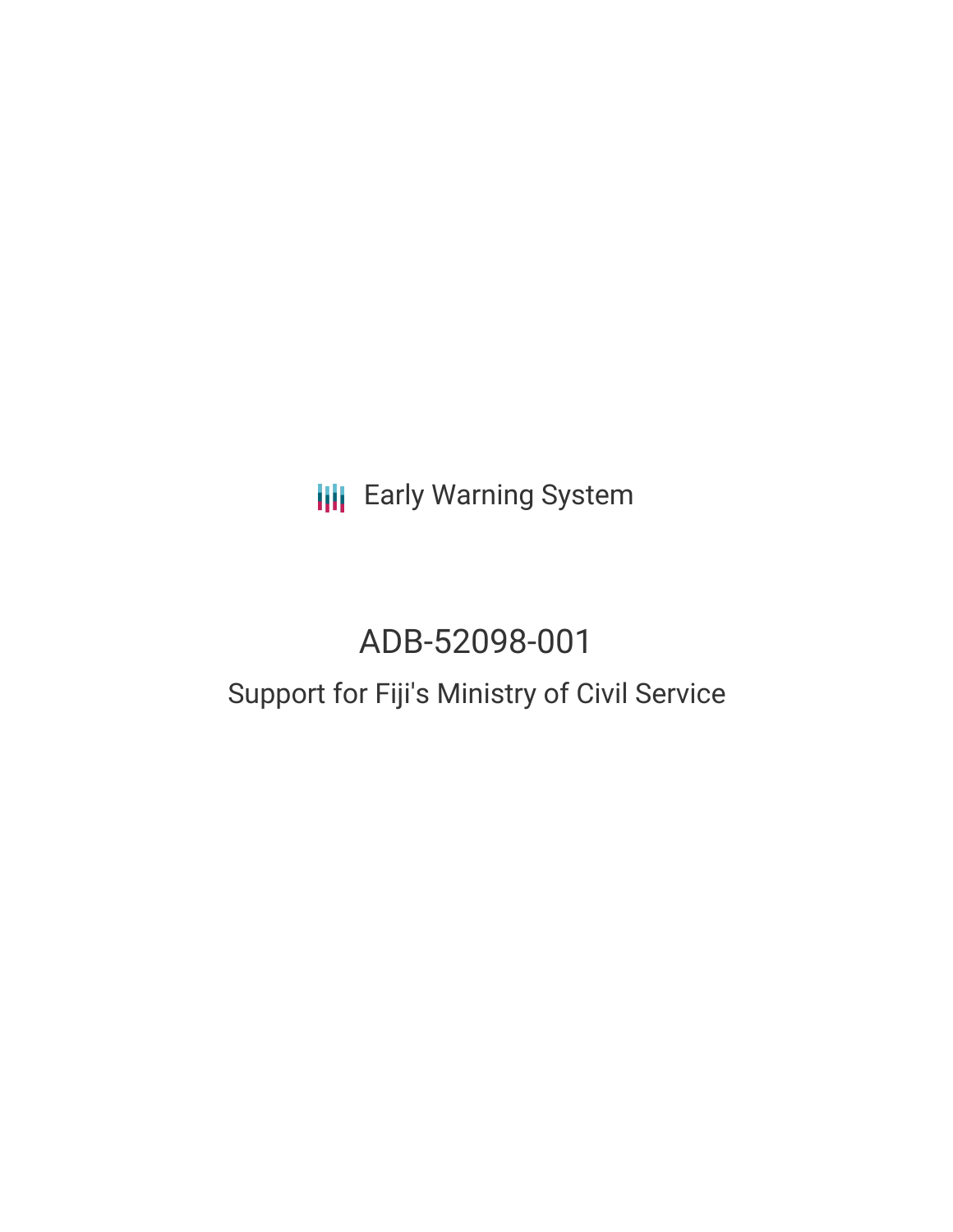

#### **Quick Facts**

| <b>Countries</b>               | Fiji                         |
|--------------------------------|------------------------------|
| <b>Financial Institutions</b>  | Asian Development Bank (ADB) |
| <b>Status</b>                  | Active                       |
| <b>Bank Risk Rating</b>        | U                            |
| <b>Voting Date</b>             | 2018-04-26                   |
| <b>Borrower</b>                | Government of Fiji           |
| <b>Sectors</b>                 | Law and Government           |
| <b>Investment Type(s)</b>      | Fund                         |
| <b>Investment Amount (USD)</b> | \$ 0.23 million              |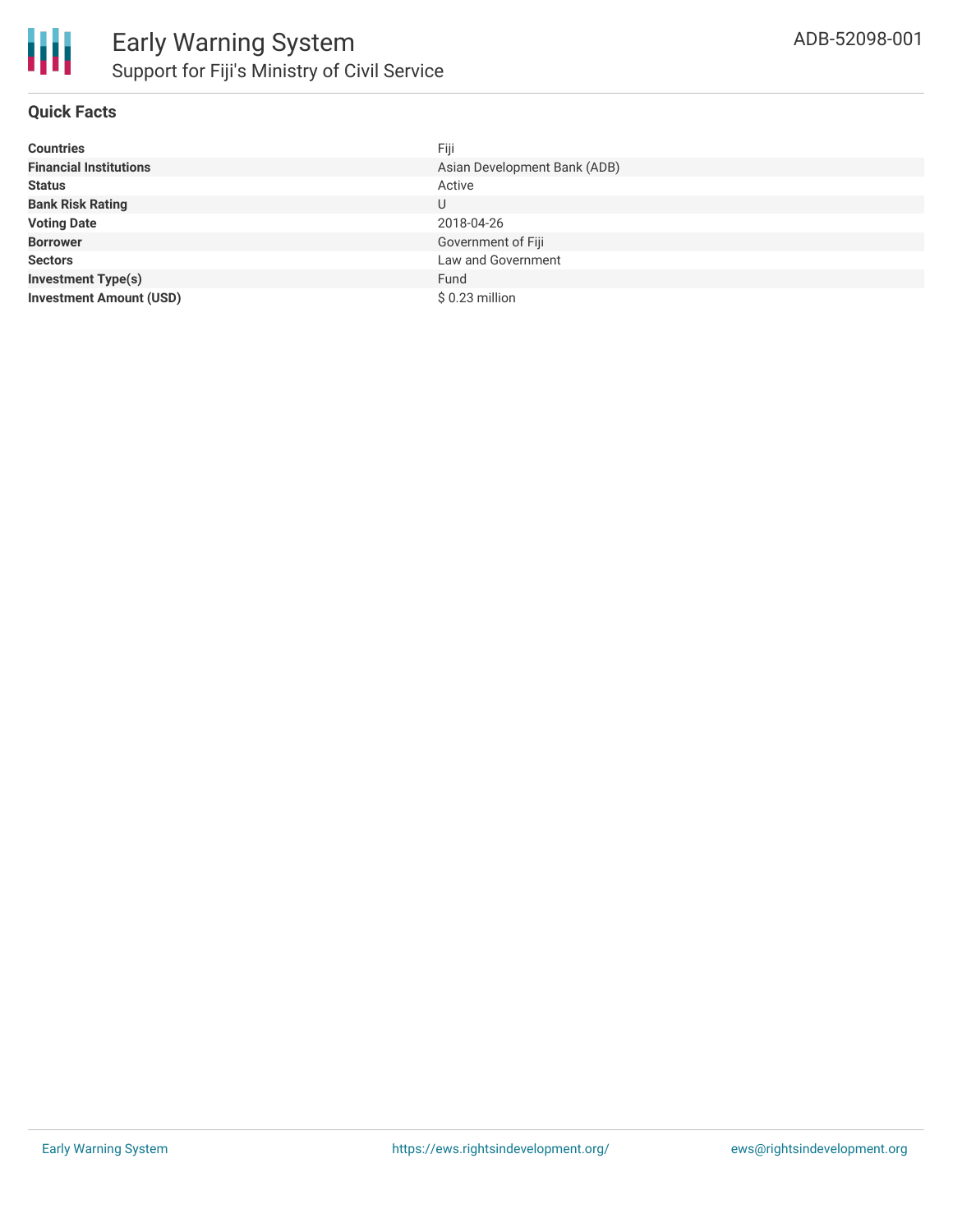



#### **Project Description**

According to the bank website, the technical advisor will work closely with the Ministry over a period of 12 months to prepare for the Annual Meeting, which includes multiple seminars and meetings taking place simultaneously. The advisor is expected to assist with managing operations, including services, logistics and procedures. The TA will support the successful delivery of the ADB Annual Meeting in 2019, which will provide the opportunity to showcase Fiji and other small island developing states' development progress and the scope to highlight the vulnerabilities of these states.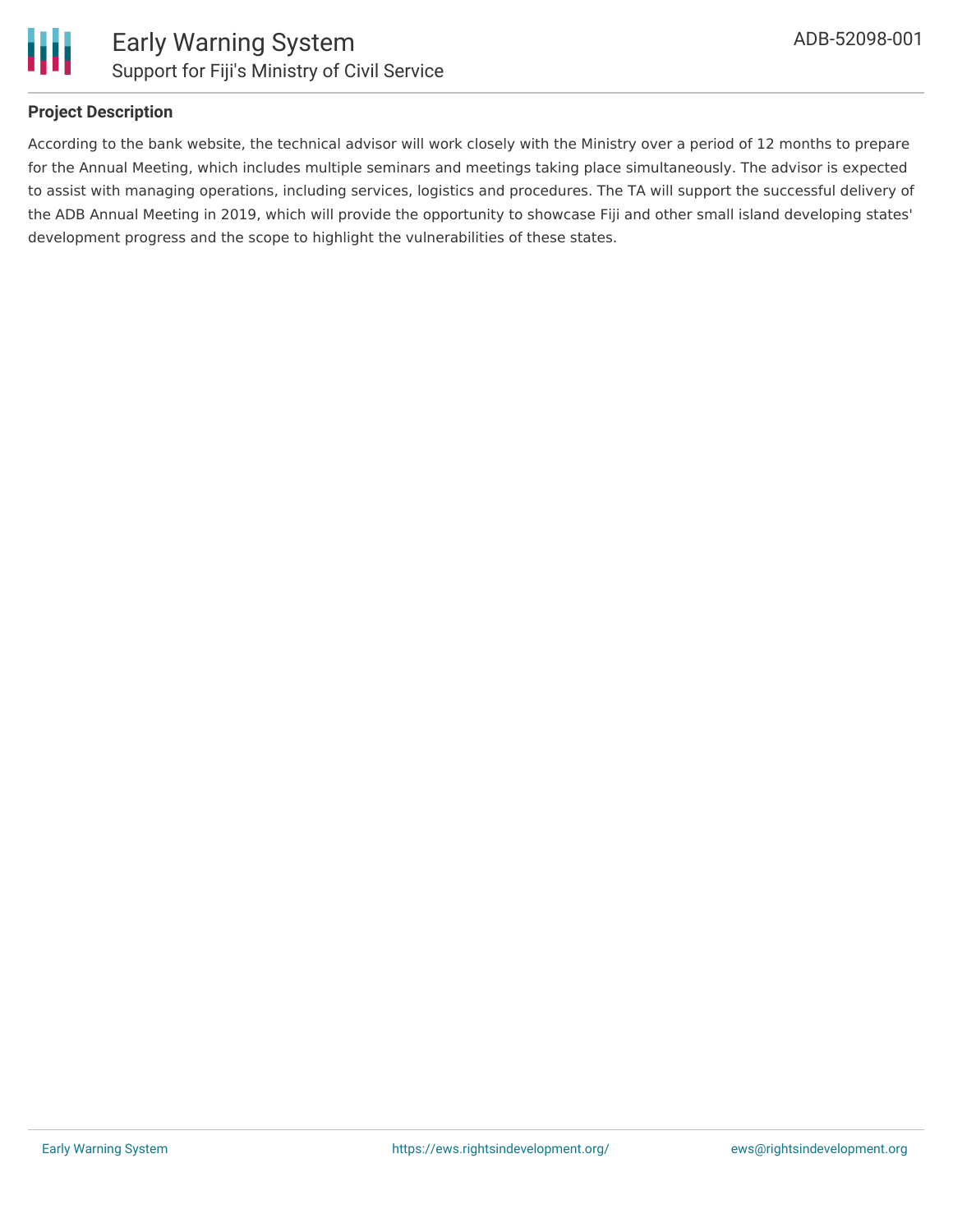

## Early Warning System Support for Fiji's Ministry of Civil Service

#### **Investment Description**

Asian Development Bank (ADB)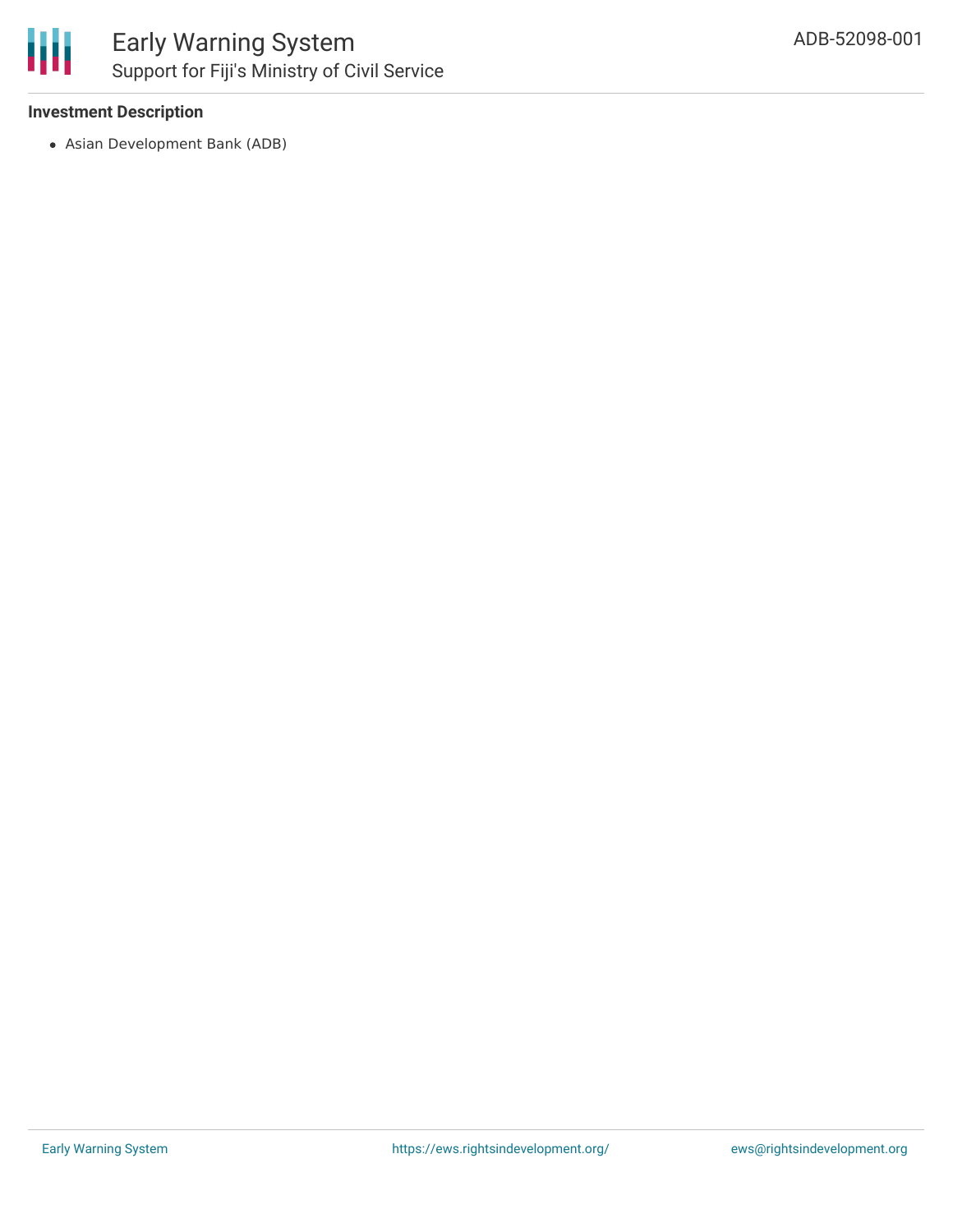

#### **Contact Information**

Responsible ADB Officer Singh, Shiu Raj Responsible ADB Department Pacific Department Responsible ADB Division Pacific Subregional Office in Suva, Fiji Executing Agencies Ministry of Economy, Level 5x Ro Lalabalavu House, 370 Victoria Parade, Suva, Fiji

#### **ACCOUNTABILITY MECHANISM OF ADB**

The Accountability Mechanism is an independent complaint mechanism and fact-finding body for people who believe they are likely to be, or have been, adversely affected by an Asian Development Bank-financed project. If you submit a complaint to the Accountability Mechanism, they may investigate to assess whether the Asian Development Bank is following its own policies and procedures for preventing harm to people or the environment. You can learn more about the Accountability Mechanism and how to file a complaint at: http://www.adb.org/site/accountability-mechanism/main